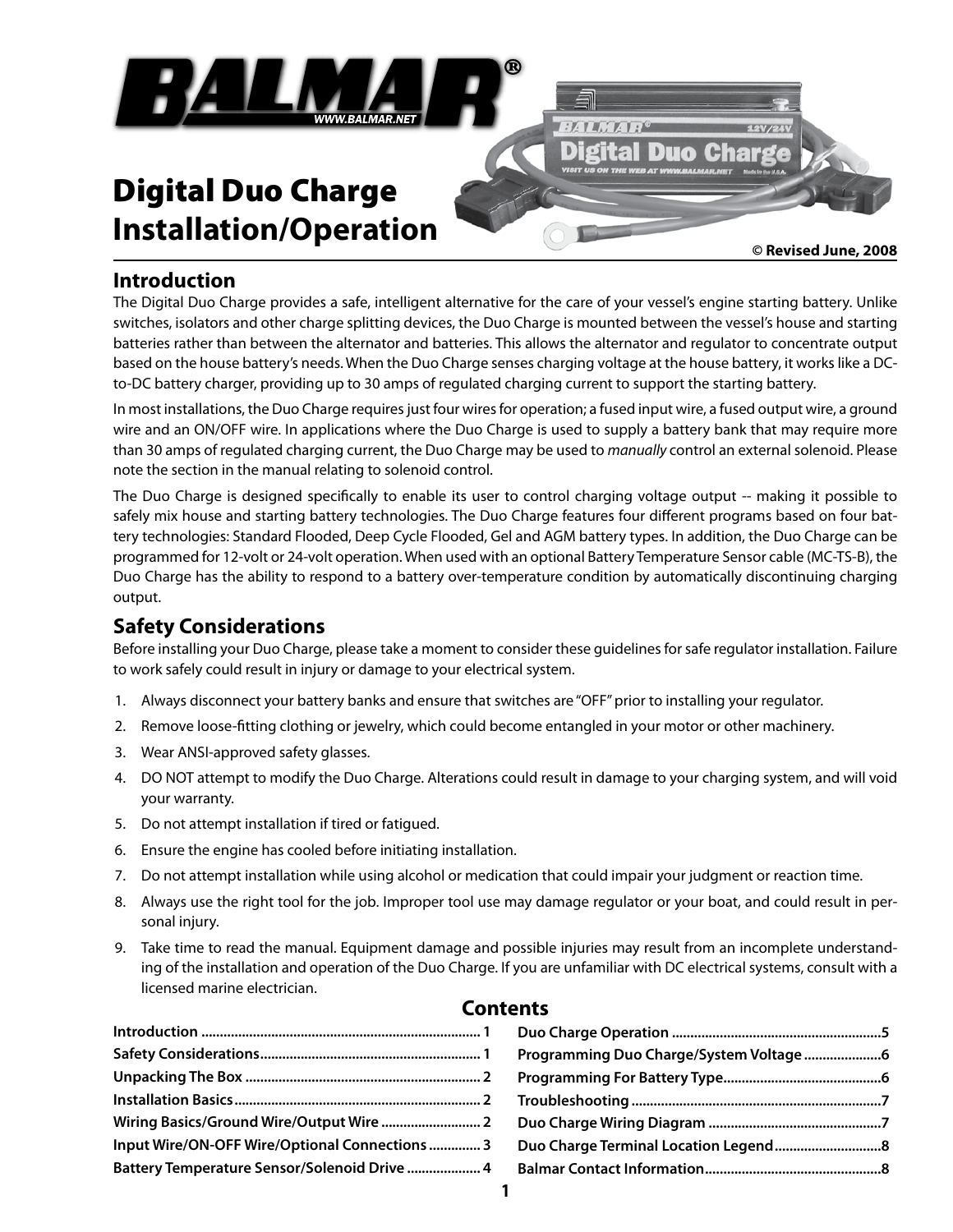# **Unpacking The Box**

Prior to installing the Duo Charge, we recommend that you inventory the contents of the packaging and ensure that the following items are included. Contact Balmar Customer Service at 360-435-6100 if any items listed below are missing.

- • Digital Duo Charge
- Input Cable (Includes two ring terminal connectors and 30-amp ATC fuse and fuseholder)
- • Output Cable (includes one ring terminal and one butt connector, with a 30-amp ATC fuse and fuseholder)
- • Programming screwdriver (magnetic tip at end of screwdriver handle is used for programming, not the blade end)
- Instructional manual

# **Installation Basics**

The Duo Charge MUST be mounted within the length of the Input Cable from the house battery. Four mounting holes are included on the mounting tabs of the Duo Charge. Ensure that the mounting location is protected from moisture and temperatures in excess of 120º F. The Duo Charge should be installed far enough from inverters, navigational, and communications equipment to ensure protection from radio frequency noise. The location of the Duo Charge should make it possible to easily view its LED display. The short length of the Input Cable and longer Output Cable allow the wiring to act like an electric spring, enabling the Duo Charge to address high battery loads more efficiently.

# **Wiring Basics**

Once installed as described above, the Duo Charge can be wired for proper operation. The following sections will describe the recommended connection points for optimal charging performance. **The four following connections are required.**

#### **Ground Wire**

The Duo Charge must be properly connected to system ground, which must be shared between the house and starting battery banks, for proper operation. Failure to do so will result in non-operation and potential damage to the device. Connection to system ground can be made at one of the following: house battery negative post, starting battery negative post, or system ground bus. User-supplied 14-gauge wire is recommended. To install the ground wire:

- 1. Select a length of 14-gauge wire long enough to extend from the Ground Terminal on the Duo Charge to your intended ground source, such as a ground bus as shown at right.
- 2. Crimp appropriately-sized ring terminal and 1/4" female spade connector to the wire ends.
- 3. Connect the female spade terminal to the Ground Terminal on the Duo Charge.
- 4. Connect the ring terminal to the desired ground source.

# **Output Cable**

The Duo Charge includes a 30-amp, fused 10-gauge cable with one ring terminal and a butt connector terminal. The installer

must supply the length of 10-gauge wire required to extend to the starting battery from the butt connector end of the Output Cable. **A minimum run of eight feet of wire from the Output Cable to the starting battery is recommended.** Again, the reason for the extra wire length is to act like an electic spring which allows the Duo Charge to produce a higher current. To

install the Output Cable:

- 1. Attach the Output Cable's ring terminal to the starting battery positive post.
- 2. Determine the correct length of 10-gauge wire to extend from the Output Cable to the Duo Charge. Connect at the butt connector. Attach a ring terminal connector at the end of the 10-gauge wire and connect to the Duo Charge output terminal.





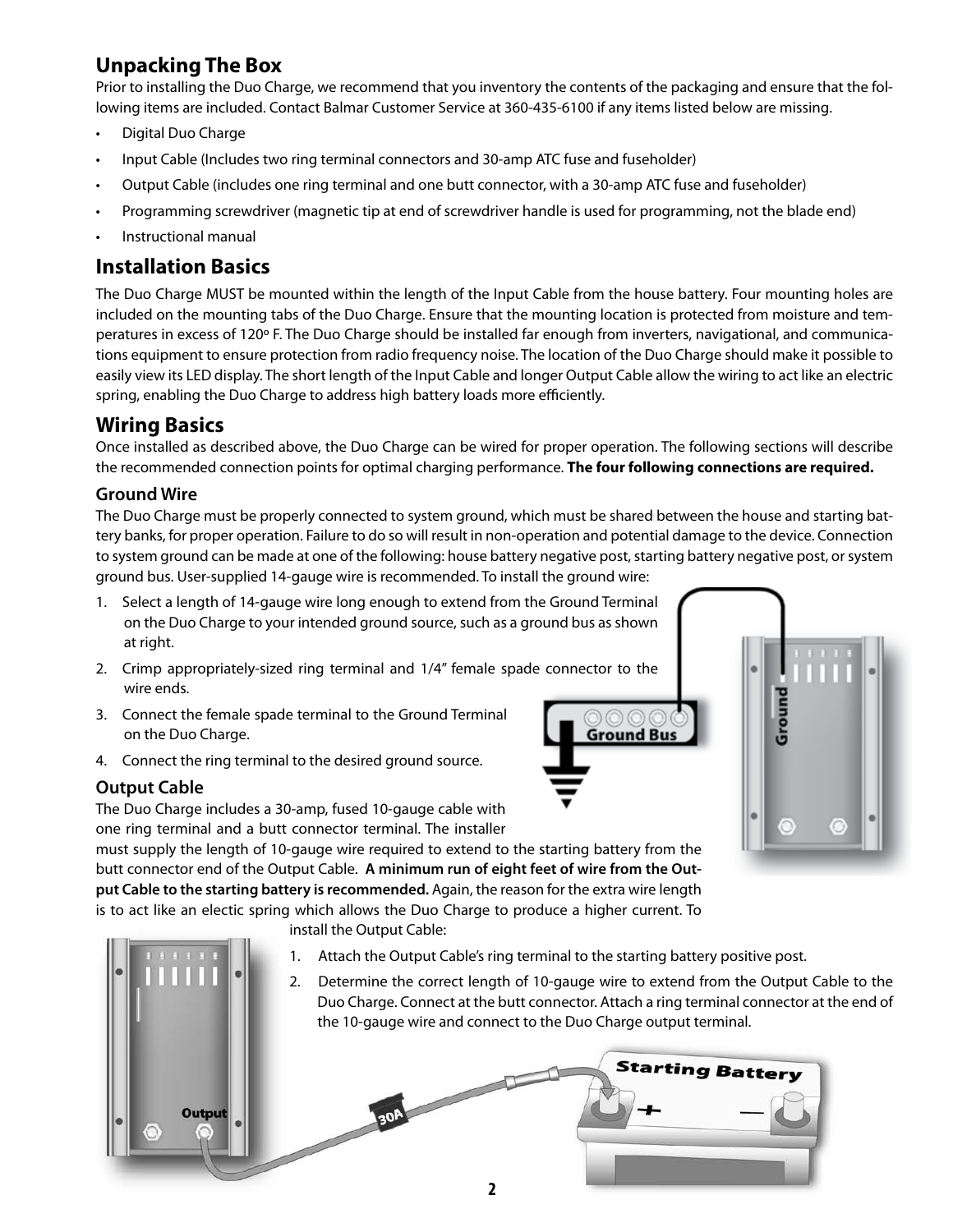

#### **Input Cable**

The Duo Charge includes a 30-amp, fused 10-gauge cable with two ring terminals. To install the Input Cable:

- 1. Connect the larger of the two ring terminal connections to the positive post of your house battery. Most marine batteries will include a secondary stud on the battery lug that will provide a satisfactory connection point.
- 2. Connect the smaller of the two ring terminal connections to the input terminal of the Duo Charge.

While it may be more convenient to mount the Duo Charge a further distance than is allowed by the length of the Input Cable, we strongly recommend limiting that distance to the length provided. Again, the shorter length of the input wire allows for a longer run of the output side of the Duo Charge wiring to add greater ability to address larger loads.

#### **ON/OFF Wire**

The fourth and final wire required for basic operation is the ON/OFF wire, which supplies either switched or constant power to the Duo Charge. If automatic activation of the Duo Charge is desired whenever a source of charging is available at the house battery bank, the ON/OFF wire can be connected directly to the positive post of the house battery or at the Input terminal of the Duo Charge (as shown in diagram at right).

When connected directly to house battery voltage, the Duo Charge will remain in a sleep mode whenever input voltage remains below 13 volts in a 12-volt charging system, or 26 volts in a 24-volt charging system. When voltage at the Input terminal exceeds that voltage threshold, the Duo Charge will provide charging current to the starting battery. When used in this mode, the Duo Charge will require a nominal amount of current while asleep (approximately 500mA). If the vessel remains disconnected from a charge source for an extended period, the Duo Charge can be disabled by disconnecting the ON/OFF wire from the ON/OFF terminal, or by installing and using an ON/OFF toggle in the ON/OFF wire.

If the Duo Charge is only intended for use when the house battery is being charged by the alternator and regulator, the ON/OFF wire can be connected to the same switched voltage source that's used to supply the voltage regulator's ignition circuit. To install the ON/OFF wire:

- 1. Determine the preferred method for Duo Charge activation, and the preferred source for ON/OFF voltage.
- 2. Provide a length of 14-gauge wire suitable for the intended voltage source and the Duo Charge.
- 3. Attach one appropriately sized ring terminal or other suitable termination connector, and a 1/4" female spade connector to the ends of the wire.
- 4. Plug the 1/4" spade terminal onto the Duo Charge's ON/OFF connector pin.
- 5. Connect the other end of the wire, as required, to the desired source of ON/OFF voltage.

# **Optional Wiring Connections**

While the Duo Charge does provide full functionality with the basic four-wire connections discussed above, there are a number of optional functions which may provide additional capacity or intelligence. These include battery temperature sensing and solenoid control, which enables the manual bypass of the Duo Charge's internal circuitry and activation of a solenoid drive circuit that can be used in conjunction with a higher capacity solenoid relay.

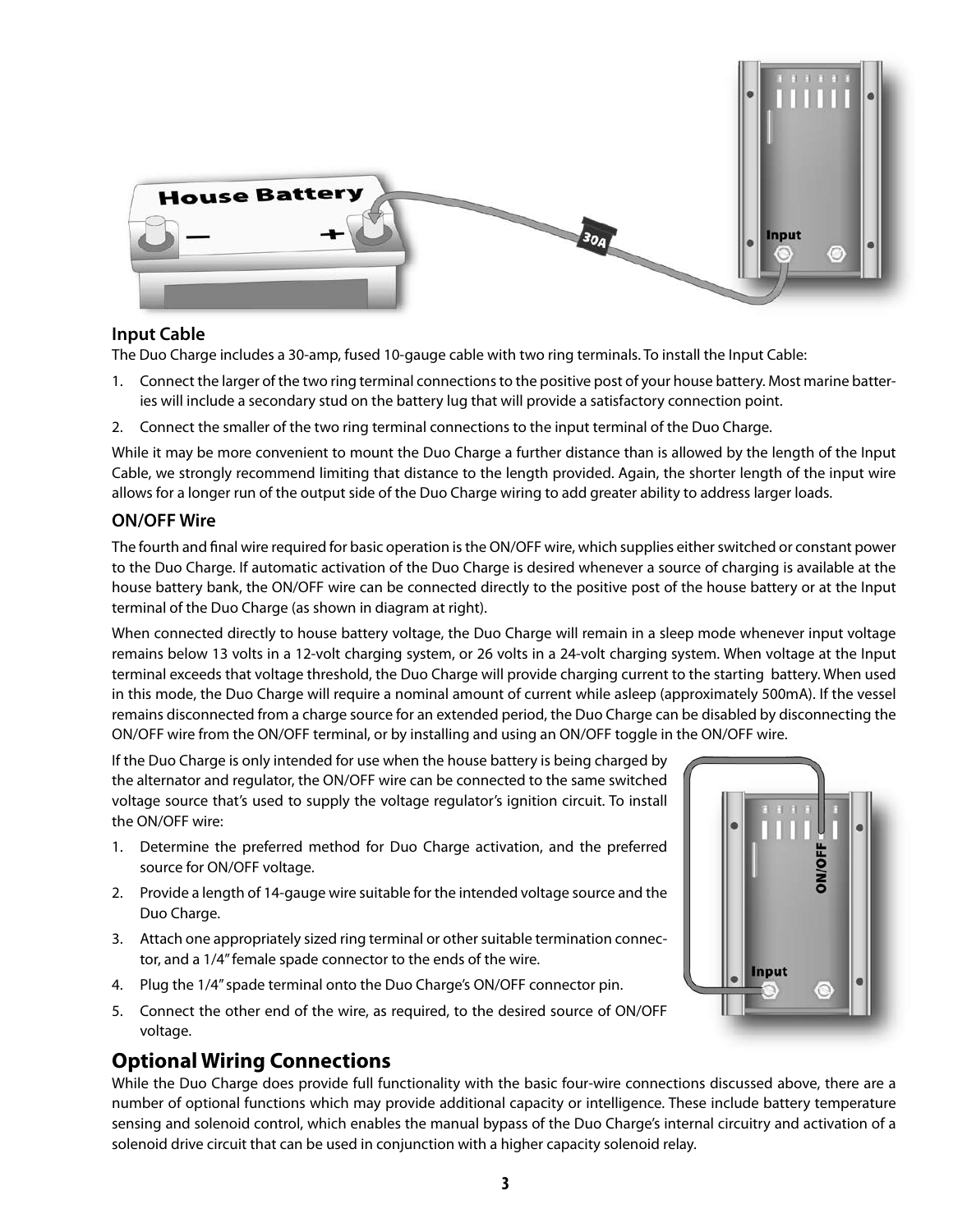

#### **Battery Temperature Sensor**

When used in conjunction with the optional MC-TS-B Battery Temperature Sensor, the Duo Charge can automatically respond to a potential battery thermal runaway by discontinuing charging output to the starting battery — adding a level of safety to the charging system. To install the MC-TS-B Battery Temperature Sensor:

- 1. Attach the lug that houses the sensor module to the *negative* post of the starting battery.
- 2. Using care to match polarity between the temperature sensor positive and negative wires and the positive and negative temperature sensor terminal pins on the Duo Charge, connect wires to the terminal pins.

#### **Solenoid Drive**

In applications where the Duo Charge is used to support larger capacity starting batteries (such as 4D and 8D models) or windlass and/or thruster batteries, there may be instances when the 30-amp capacity of the Duo Charge's circuitry may not provide sufficient current to satisfy demands. When used as a stand alone charge source, the Duo Charge is designed to discontinue charging when demands exceed its capabilities. At that point, the Duo Charge will wait for a short period and query if the demand has diminished to below its 30-amp capacity. If so, the Duo Charge will continue charging. If demand continues to exceed capacity, the Duo Charge will continue to shut down, while checking periodically to see if demand has diminished.

If your application requires frequent charging levels in excess of 30 amps, it may be necessary to add a solenoid as a method to manually bypass the Duo Charge's internal circuitry. Keep in mind, the Duo Charge *will not automatically activate* the solenoid if the demand exceeds its capacity. As such, it is important to monitor charging voltage closely at the battery being charged by the Duo Charge. To utilize the Duo Charge's solenoid drive function, it will be necessary for the user to supply an

appropriate-capacity solenoid and a toggle or other ON/OFF switching mechanism to control the bypass func tion.

To install the external solenoid control circuit:

- 1. Install solenoid between primary and secondary battery banks. Ensure that solenoid is properly sized to handle maximum current flow. Ensure that wire gauge is adequate to supply maximum current flow.
- 2. Connect positive solenoid relay terminal to a source of positive system voltage.
- 3. Connect the negative solenoid relay to the Solenoid Drive terminal on the Duo Charge.
- 4. Create a switched circuit between system ground and the Auto/Manual terminal on the Duo Charge.

Once installed, the Duo Charge will be in the Auto mode whenever the toggle switch is in the OFF position, and charging will occur via the Duo Charge's internal circuitry. When the toggle switch is in the ON position, the Duo Charge will revert to manual mode, allowing the solenoid to control charge flow to the secondary battery bank.

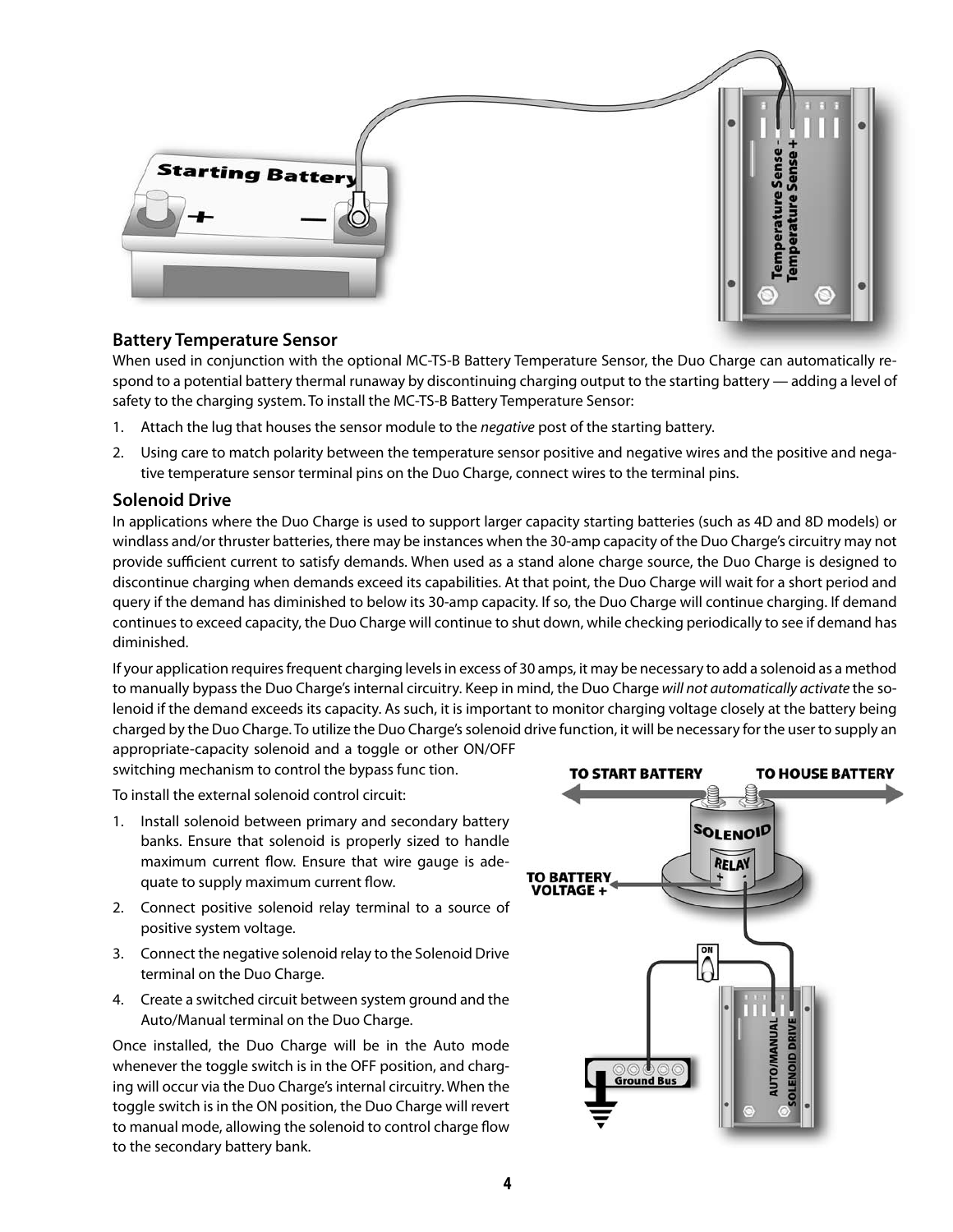# **Duo Charge Operation**

When the four required wires are connected to the Duo Charge, a start-up sequence will initiate on the Duo Charge's six color-coded LED display. When powered up, the LEDs will:

- 1. Illuminate from right to left (amber to green) four times, indicating that the Duo Charge is set for 12-volt operation.
- 2. Illuminate the #1 and #2 amber LEDs, followed by a green LED, indicating battery program type. The #3 green indicates Standard Flooded; the #4 green indicates Deep Cycle Flooded; the #5 green indicates gel; and the #6 green indicates AGM.
- 3. Illuminate the #1 amber, followed by a combination of green LEDs, indicating low voltage activation. See the Balmar Duo Charge web page for detailed values for low and high voltage settings.
- 4. Illuminate the #2 amber, followed by a combination of green LEDs, indicating maximum voltage ouput.
- 5. Illuminate the #3 green LED, indicating that the Duo Charge is in operation.

If, upon start up, the Duo Charge display deviates from the sequence above, or if the #3 LED begins to blink, proceed to the troubleshooting instructions.

The Duo Charge performs like a DC to DC battery charger. When the Duo Charge recognizes 13 volt or greater on the input terminal the Duo Charge will turn on and start passing current to the start battery.

The maximum output amperage of the Duo Charge is 30 amps and greater than 30 amps the Duo Charge will go into an over current try again. During the over current condition the Duo Charge will decided to install the Duo Charge to charge a bow thruster battery,



discharged the Duo Charge may go into the over current condition because the demand is greater than 30 amps.

When used as a stand alone charge source, the Duo Charge is designed to discontinue charging when demands exceed its capabilities. At that point, the Duo Charge will wait for a short period and query if the demand has diminished to below its 30-amp capacity. If so, the Duo Charge will continue charging. If demand continues to exceed capacity, the Duo Charge will continue to shut down, while checking periodically to see if demand has diminished.

If your application requires frequent charging levels in excess of 30 amps, it may be necessary to add a solenoid as a method to manually bypass the Duo Charge's internal circuitry. Keep in mind, the Duo Charge will not automatically activate the solenoid if the demand exceeds its capacity. As such, it is important to monitor charging voltage closely at the battery being charged by the Duo Charge.

To utilize the Duo Charge's solenoid drive function, it will be necessary for the user to supply an appropriate-capacity solenoid and a toggle or other ON/OFF switching mechanism to control the bypass function.

# **NOTES:**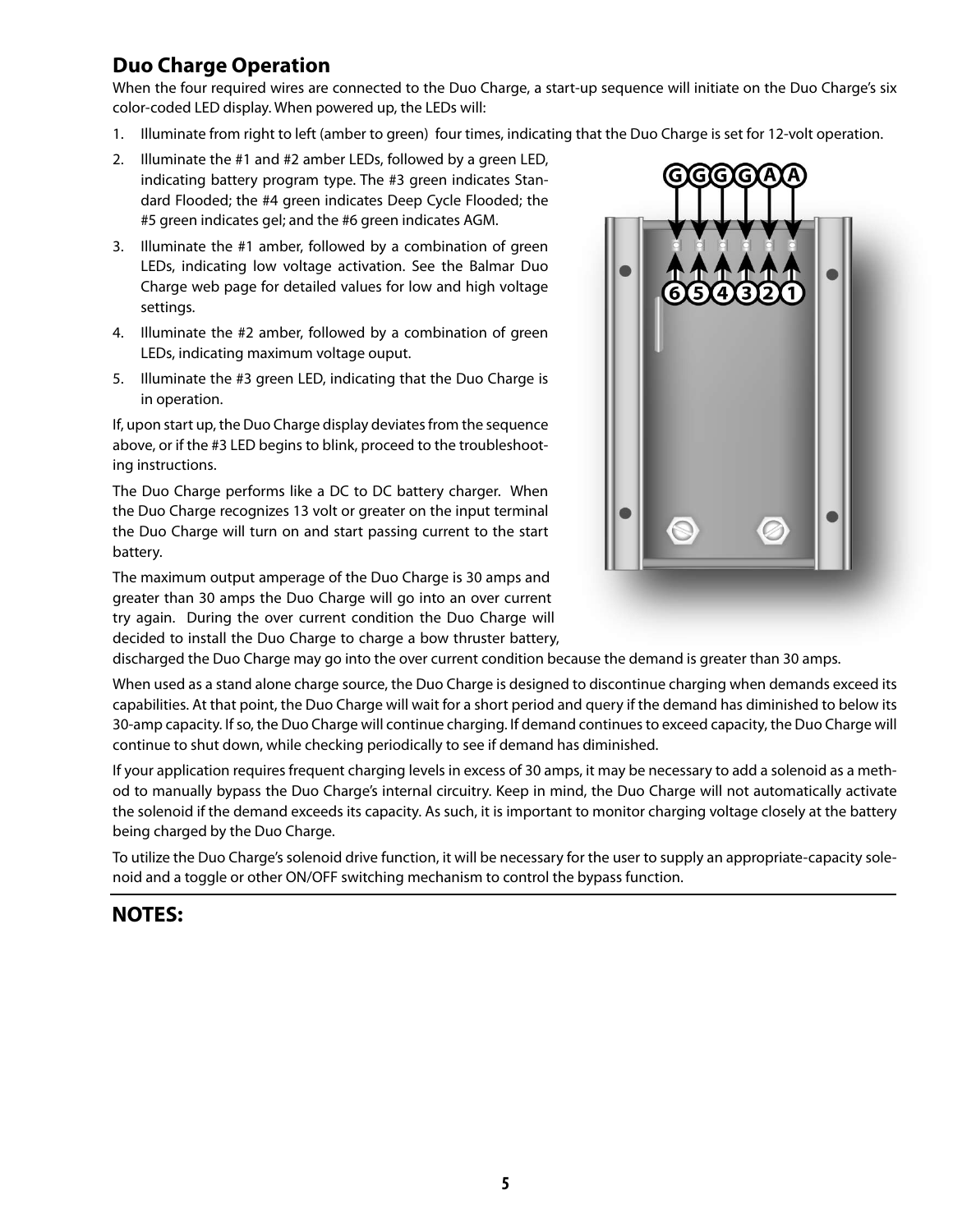# **Programming The Duo Charge**

The Duo Charge features four selectable program types for the following battery types: standard flooded, deep cycle flooded, gel and absorbed glass mat (AGM). Program changes are made by activating a magnetic reed switch located on the Duo Charge circuit board with the magnetic tipped programming tool provided. In addition to battery type, the Duo Charge can be programmed to support 12-volt or 24-volt charging systems.

#### **Programming For System Voltage -** *12 to 24-Volt*

The Duo Charge is preset at the factory for 12-volt operation. To adjust the Duo Charge for 24-volt charging:

- 1. Remove the wire supplying the ON/OFF terminal from the ON/OFF pin.
- 2. Place the magnetic end of the programming screwdriver on the RED dot (or against one or the other end of the reed switch).
- 3. Reconnect the wire to the ON/OFF terminal while continuing to hold the magnet against the RED dot. After a couple of seconds, the #3 green LED will illuminate.. Continue to hold the magnet to the switch.
- 4. After a few additional seconds, the #3 green and #4 green will both illuminate. Remove the magnet from the switch. Wait until the green LEDs go dark.
- 5. Re-activate and hold the magnet to the switch. After a couple of seconds, the #3 green LED will illuminate. Continue to hold. After several seconds, the #3 green and #5 green LEDs will illuminate. Release the magnet. After saving the program change, the display will indicate 24-volt mode by scrolling from left to right (green to amber) at start up.

#### **Programming For System Voltage -** *24 to 12-Volt*

- 1. Remove the wire supplying the ON/OFF terminal from the ON/OFF pin.
- 2. Place the magnetic end of the programming screwdriver on the RED dot (or against one or the other end of the reed switch).
- 3. Reconnect the wire to the ON/OFF terminal while continuing to activate the reed switch with the magnet. After a couple of seconds, the #3 green LED will illuminate.. Continue to hold the magnet to the switch.
- 4. After another couple of seconds, the #3 green and #5 green will both be illuminated. Remove the magnet from the switch. Wait until the green LEDs go dark.
- 5. Re-activate and hold the magnet to the switch. After a couple of seconds, the #3 green LED will illuminate. Continue to hold. After several seconds, the #3 green and #4 green LEDs will illuminate. Release the magnet. After saving the program change, the display will indicate 12-volt mode by scrolling from right to left (amber to green) at start up.

#### **Programming For Battery Type**

The Duo Charge's factory default program is suitable, right out of the box, for the majority of cranking-type batteries – and will require no programming after installation. Some technologies, however, may benefit from some voltage adjustment. Four programs, based on standard flooded, deep cycle flooded, gel and AGM battery types are included in the Duo Charge's programming mode. To select the program that's best suited to your battery type:

- 1. Ensure that the #3 green LED is illuminated. Place the magnetic end of the programming screwdriver on the RED dot (or against one or the other end of the reed switch).
- 2. Continue to hold the magnet against the switch. After several seconds, the #3 green LED will go dark, and the #1 and #2 amber LEDs will illuminate.
- 3. Continue to hold the magnet against the switch. After several seconds, the #1 and #2 amber and the #3 LEDs will be illuminated.
- 4. Continue to hold the magnet to the switch. After a few more seconds, the #3 green light will go dark and the next green LED will illuminate.
- 5. When the green LED indicating your desired battery type is illuminated, release the switch by removing the magnet.
- 6. Should you need to change the programming selection, activate and hold the switch until the #1 and #2 amber and #6 green LEDs are illuminated. Release the switch until the LEDs go dark. Reactivate the switch. The LEDs will illuminate, and the green LEDs will scroll the opposite direction.

| Program #1 - Standard Flooded                                                    | OOO320                                                            |
|----------------------------------------------------------------------------------|-------------------------------------------------------------------|
| Program #2 - Deep Cycle Flooded                                                  | $OO$ <sup><math>0</math></sup> $OO$ <sup><math>0</math></sup> $0$ |
| Program #3 - Gel                                                                 | $O$ © $O$ $O$ $0$                                                 |
| Program #4 - Absorbed Glass Mat (AGM) $\circledS\circ\circlearrowright\circledS$ |                                                                   |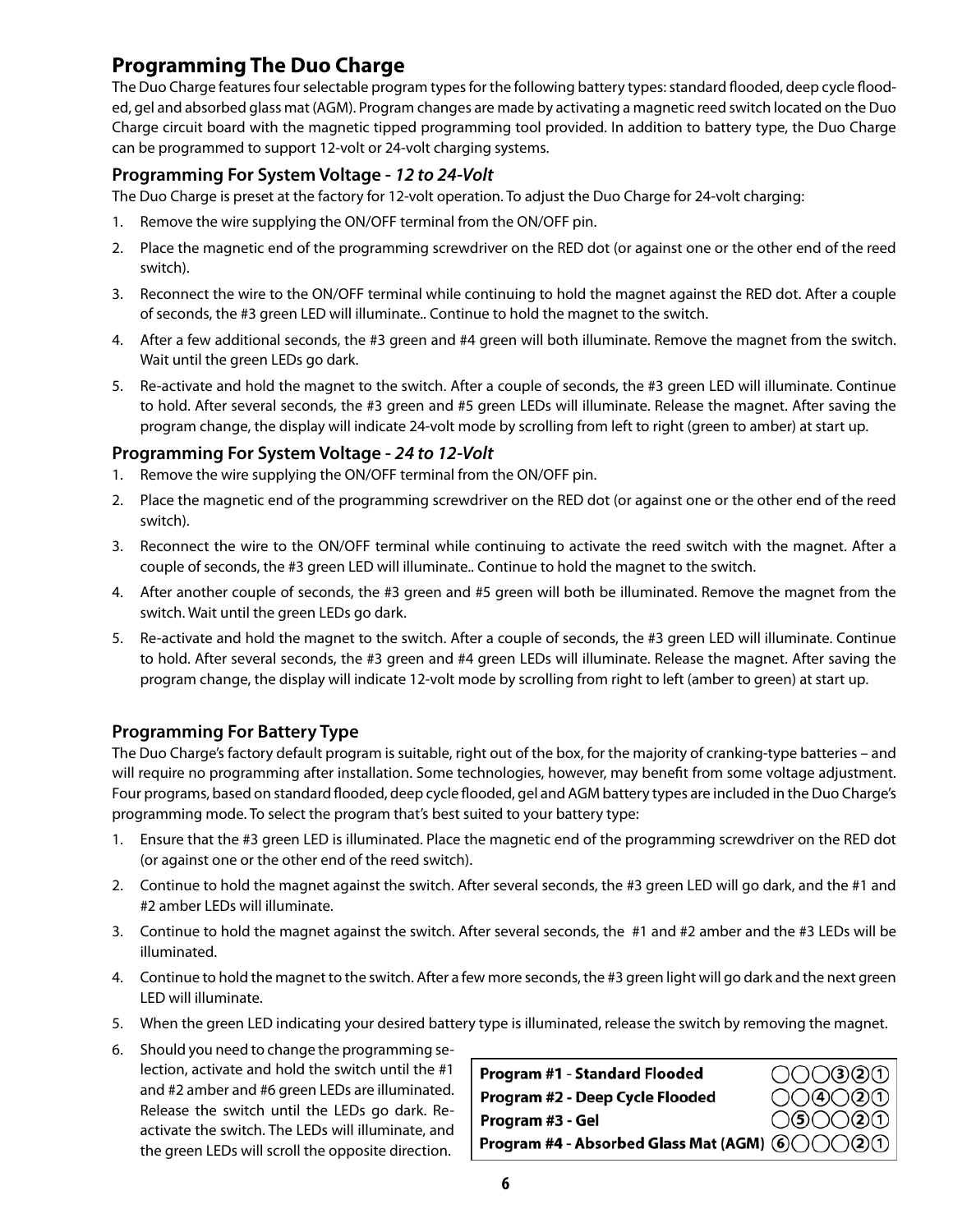# **Duo Charge Troubleshooting**

| <b>Symptom</b>                                                                              | <b>Cause/Solution</b>                                                                                                                                                          |
|---------------------------------------------------------------------------------------------|--------------------------------------------------------------------------------------------------------------------------------------------------------------------------------|
|                                                                                             | 1.<br>No voltage at input wire or ON/OFF wire - Check wiring and repair.                                                                                                       |
| No Lights/No Output                                                                         | Bad fusing on input wire - Replace 30A fuse in input cable.<br>2.                                                                                                              |
|                                                                                             | Voltage too low at house battery bank - Check house battery charging system.<br>3.                                                                                             |
|                                                                                             | Starting battery demanding >30A - Install solenoid and manual over-ride switch. Check grounding.<br>4.                                                                         |
|                                                                                             | Bad Duo Charge unit - Contact Balmar Customer Service at 360-435-6100 or at balmar@balmar.net.<br>5.                                                                           |
| Interference at radio,<br>autopilot or navigation<br>equipment when Duo<br>Charge is active | Input, Output or ON/OFF wires causing interference - Re-route wiring. Check system grounding.<br>1.                                                                            |
|                                                                                             | Output wire is coiled - Uncoil any surplus wire and re-arrange to ensure noise is reduced.<br>2.                                                                               |
|                                                                                             | Duo Charge is mounted too close to electronics - Relocate Duo Charge.<br>3.                                                                                                    |
|                                                                                             | Frequency interference - Install noise reduction filter on electronics power wire.<br>4.                                                                                       |
| Output voltage is not ap-<br>propriate for battery type<br>selected                         | Wrong battery program selected - Verify program and re-program as described above.<br>1.                                                                                       |
|                                                                                             | 2.<br>Voltage drop in output cable - Check wiring resistance and repair as needed.                                                                                             |
|                                                                                             | Voltage drop in input cable - Check wiring resistance and repair as needed.<br>3.                                                                                              |
|                                                                                             | Voltage drop in output cable - Check wiring resistance and repair as needed.<br>4.                                                                                             |
| No Output. #4 LED blinks<br>once intermittent                                               | 1.<br>High system temperature – Determine source of overheating and repair.                                                                                                    |
| No Output. #4 LED blinks<br>twice intermittent                                              | Start battery voltage too high - Inspect starting battery for secondary charge sources and correct.<br>1.                                                                      |
| No Output. #4 LED blinks<br>three times intermittent                                        | House battery voltage too low - Correct charging source for house battery bank.<br>1.                                                                                          |
|                                                                                             | House battery voltage too low - Check wiring resistance in Input wire and repair as needed.<br>2.                                                                              |
| No Output. #4 LED blinks<br>four times intermittent                                         | House battery voltage too high – Correct charging source for house battery bank.<br>1.                                                                                         |
| No Output. #4 LED blinks<br>five times intermittent                                         | Start battery temperature too high - Shut down system. CAREFULLY inspect starting battery for signs of<br>1.<br>overheating. Repair condition and/or replace starting battery. |
|                                                                                             | Bad Temperature Sensor cable - Check wiring resistance (approx. 34-40k). Repair or replace Temperature<br>2.<br>Sensor cable.                                                  |
|                                                                                             | Bad system grounding - Test ground-side resistance between batteries and charging system. Repair.<br>3.                                                                        |
| No Output. #4 LED blinks<br>six times intermittent                                          | Voltage too low at ON/OFF terminal - Repair or relocate ON/OFF wire.<br>1.                                                                                                     |
|                                                                                             | Balmar warrants the Digital Duo Charge for one year against defects in material or worksmanship. The complete Balmar limited product                                           |
|                                                                                             | warranty statement is available at www.balmar.net. Please contact our Customer Service department at 360-435-6100 prior to return for                                          |
|                                                                                             | warranty evaluation. Balmar is not responsible for product returned without prior authorization. See website for detailed warranty info.                                       |

The following diagram illustrates a typical Duo Charge installation. Please note that the use of a separate solenoid and manual bypass is Please note that the use of a separate solenoid and manual bypass is only required in installations where the 30-amp limitation of the Duo Charge's internal circuitry is unable to support starting battery loads. The optional Battery Temperature Sensor cable allows the Duo Charge The optional Battery Temperature Sensor cable allows the Duo Charge The following diagram illustrates a typical Duo Charge installation. only required in installations where the 30-amp limitation of the Duo to monitor for unsafe temperatures at the starting battery, as is recom-Charge's internal circuitry is unable to support starting battery loads. to monitor for unsafe temperatures at the starting battery, as is recommended as an additional measure of safety. mended as an additional measure of safety. Duo Charge Wiring Diagram **Duo Charge Wiring Diagram**